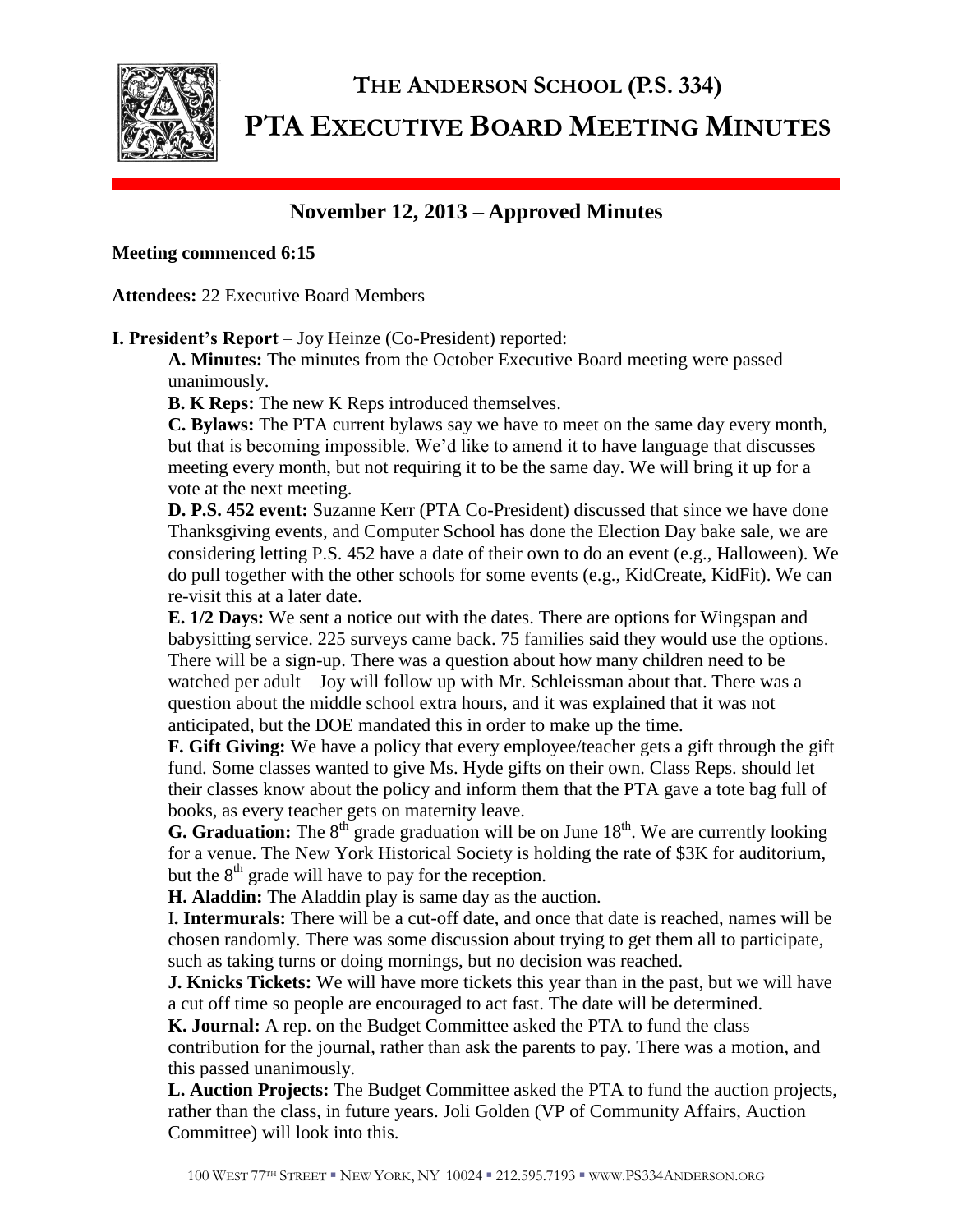**M. Signage:** Grade Reps. that are responsible for the hospitality for a month are responsible for the outdoor signage. Suzanne Kerr (PTA Co-President) will send instructions.

**II. Treasurer's Update:** Barbara Yam (Co-Treasurer) reported that there are a few missing signatures on the cash handling form, so we will gather those.

#### **III. Budget:**

**A. Bridge for Afterschool:** 20 families were interested. There is a \$3,500 expense. We need 12-16 kids. We need families to sign up for a commitment, which will run every Friday through June.

**B. Surplus:** Bojan Stepanov (Budget Co-Chair) said there have been options discussed on how to spend the surplus, but we'd like to wait for Ms. Hyde to get back from maternity leave to present them to the administration. There was discussion about the process and the options.

#### **IV. Fundraising:**

**A. Inflation Eve Thanksgiving Event:** Jennie Thompson (VP, Fundraising) discussed the event. We're selling tickets. We will have tickets for the inflatables and mini-golf, pop corn, glow stuff, and hand warmers. We need parent volunteers. No middle school volunteers.

**B. Shopping Night:** Kate Spade was approached for an auction donation, and instead proposed a shopping night. But there is no discount, so the board decided not to pursue it.

**V. Community Service:** Amy Davidson (VP, Fundraising) explained that the current community service requires a paper form, which can get lost and is hard to keep track of. A family friend of hers created software that can help manage this, and it can act as a clearinghouse to find community service opportunities. They are not selling the e-mail addresses - we have the privacy policy, which we can review. We'd like to try it for a few months with the  $8<sup>th</sup>$  grade, and then roll it out to the  $6<sup>th</sup>$  and  $7<sup>th</sup>$  graders. It's \$50 per month, first 3 months are free for trial. We discussed the privacy policy, and would like to review before discussing at SLT and the next PTA EB meeting.

**VI. Communication:** Stuart Agtsteribbe (VP, Communications) asked that when the weekly reminder for News for Anderson goes out, let him know if you need to re-run an item.

**VII. SLT:** Mindy Wigutow (SLT Rep. to the PTA) summarized issues that the SLT has been working on:

**A. SLT Bylaws:** They have been comparing the SLT bylaws to the Chancellor's regulations. They are considering having students participate in the SLT. **B. Committees:** The SLT has a Bylaws Committee, an Enrichment Committee to work on enrichments at all times during the school year, and a Science Fair Committee. **C. Anti-Bullying Event:** Since K-2 didn't see the movie "Bully," because it was too mature, the rep. requested that an anti-bullying event targeting that age group be held. **D.** No Homework Week: For the 8<sup>th</sup> grade, rather than no homework during the week of the specialized high school test, it was requested to be the week before that, since there are numerous high school tours then.